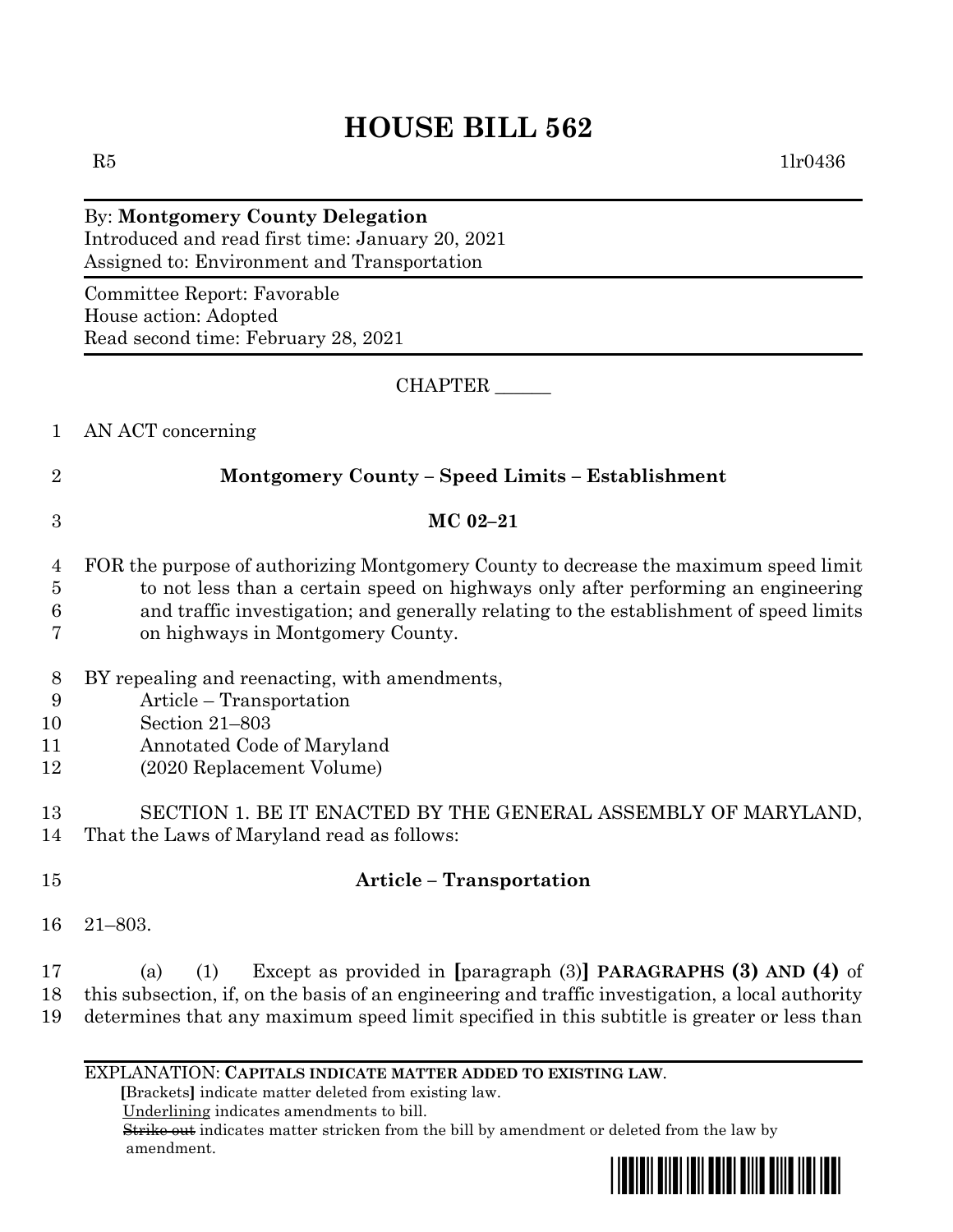#### **HOUSE BILL 562**

| 1<br>$\overline{2}$<br>3 | reasonable or safe under existing conditions on any part of a highway in its jurisdiction, it<br>may establish a reasonable and safe maximum speed limit for that part of the highway,<br>which may:                                                                                                                  |       |                                                                               |
|--------------------------|-----------------------------------------------------------------------------------------------------------------------------------------------------------------------------------------------------------------------------------------------------------------------------------------------------------------------|-------|-------------------------------------------------------------------------------|
| $\overline{4}$           |                                                                                                                                                                                                                                                                                                                       | (i)   | Decrease the limit at an intersection;                                        |
| $\overline{5}$<br>6      | per hour;                                                                                                                                                                                                                                                                                                             | (ii)  | Increase the limit in an urban district to not more than 50 miles             |
| 7                        |                                                                                                                                                                                                                                                                                                                       | (iii) | Decrease the limit in an urban district; or                                   |
| 8<br>9                   | miles per hour.                                                                                                                                                                                                                                                                                                       | (iv)  | Decrease the limit outside an urban district to not less than 25              |
| 10<br>11<br>12           | An engineering and traffic investigation is not required to conform a<br>(2)<br>posted maximum speed limit in effect on December 31, 1974, to a different limit specified<br>in $\S$ 21–801.1(b) of this subtitle.                                                                                                    |       |                                                                               |
| 13<br>14<br>15<br>16     | Calvert County may decrease the maximum speed limit to not less than<br>(3)<br>15 miles per hour on Lore Road and, except for Solomons Island Road, each highway south<br>of Lore Road without performing an engineering and traffic investigation, regardless of<br>whether the highway is inside an urban district. |       |                                                                               |
| 17<br>18<br>19           | MONTGOMERY COUNTY MAY DECREASE THE MAXIMUM SPEED<br>(4)<br>LIMIT TO NOT LESS THAN 15 MILES PER HOUR ON A HIGHWAY ONLY AFTER<br>PERFORMING AN ENGINEERING AND TRAFFIC INVESTIGATION.                                                                                                                                   |       |                                                                               |
| 20                       | (b)                                                                                                                                                                                                                                                                                                                   |       | In school zones designated and posted by the local authorities of any county: |
| 21<br>22<br>$23\,$       | The county may decrease the maximum speed limit to 15 miles per hour<br>(1)<br>during school hours, provided the county pays the cost of placing and maintaining the<br>necessary signs; and                                                                                                                          |       |                                                                               |
| 24<br>$25\,$<br>$26\,$   | Any municipality within each county may decrease the maximum speed<br>(2)<br>limit in a school zone within the municipality to 15 miles per hour during school hours,<br>provided the municipality pays the cost of placing and maintaining the necessary signs.                                                      |       |                                                                               |
| $27\,$<br>28             | An altered maximum speed limit established under this section is effective<br>(c)<br>when posted on appropriate signs giving notice of the limit.                                                                                                                                                                     |       |                                                                               |
| 29<br>30<br>31           | Except in Baltimore City, any alteration by a local authority of a maximum<br>(d)<br>speed limit on a part or extension of a State highway is not effective until it is approved by<br>the State Highway Administration.                                                                                              |       |                                                                               |
| 32<br>33<br>34           | If a local authority determines that any maximum speed limit specified<br>(e)<br>(1)<br>in this subtitle is greater than reasonable or safe in an alley in its jurisdiction, the local<br>authority may establish a reasonable and safe maximum speed limit for the alley.                                            |       |                                                                               |